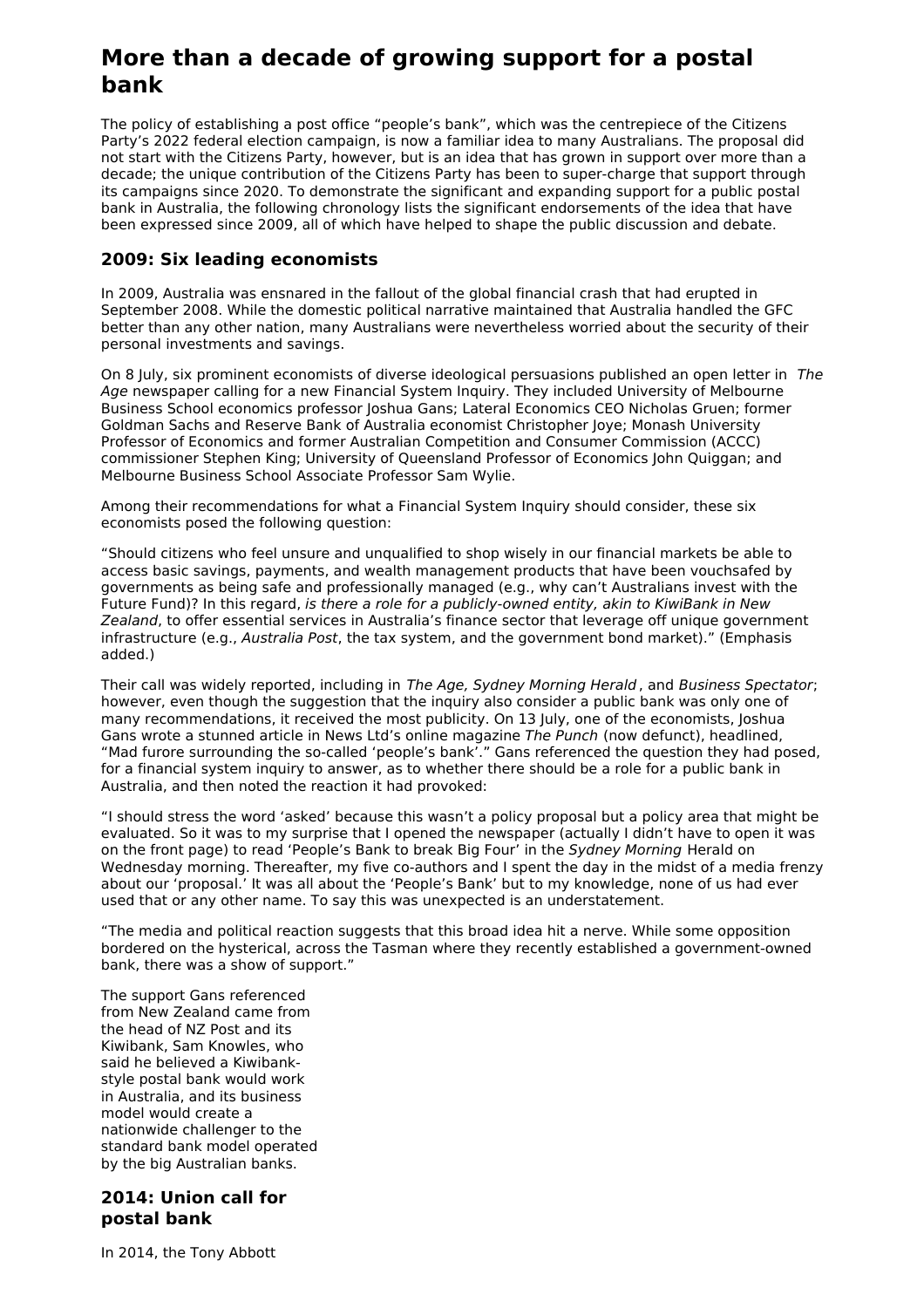government established a Commission of Audit to identify services and assets of the Commonwealth government that could be cut from the budget or privatised. Its targets included Australia Post, which the Liberal Party had tried to privatise for decades.

The Communications Workers Union (CWU), a division of the Communications Electrical and Plumbing Union (CEPU) which represents Australia Post workers, made a submission to the Commission of Audit, which included the following proposal:



"Australia Post's retail network should be given more freedom to leverage off of the trusted icon status, especially in rural and regional areas and move into new services such as banking and financial services, insurance services and communication services. This would enable 'one stop shopping' for communities and help fill the vacuums that have been created by the banks and other service withdrawals from regional and rural Australia. Additionally, both individuals and businesses in metropolitan areas would benefit from an added competitor to the big four banks and the obvious reduced cost of banking that would ensue." (Emphasis added.)

The 25 January 2014 Sydney Morning Herald reported on the CWU's call, under the headline "Can Australia Post become the next big bank? While some economists say Australia Post should be privatised, many believe it should be allowed to compete with the banks."

SMH reporter Gareth Hutchens asked:

"But would it serve a social purpose?

"University of Queensland economist John Quiggin says it would. 'Australian banks are highly profitable and have been protected on a too big to fail basis', he says. 'Australian banking consumers would benefit from an expansion of competition and from the option of a basic bank with a range of low-cost standard services. This is a challenging idea, but the alternative would be to be a downward spiral as postal services are contracted.'

"Terry Ashcroft, from LPO Group–an organisation looking after the interests of licensed post offices– says it would be a 'win-win' for the federal government if Australia Post got its own banking licence. 'It would become a fifth pillar, and the big banks wouldn't like it', he says. 'But it would generate probably between \$1.5 billion and \$2 billion net revenue for Australia Post, allowing it to subsidise a lot of its community service obligations … while giving a huge return to the Australian people. The only loser in this would be the major banks.'"

Hutchens added: "Senator Nick Xenophon has supported the idea of Australia Post having its own banking licence for a long time."

#### **2015: Financial System Inquiry debate**

In 2015, Paul Kofman and Carsten Murawski from the Department of Finance at the University of Melbourne proposed a public bank in response to the 2014 Financial System Inquiry chaired by former Commonwealth Bank CEO David Murray. In an article in The Australian Economic Review, published by the Melbourne Institute of Applied Economic and Social Research, entitled, "Does Australia Need a New Banking Model?", they wrote:

"We suggest a third solution: the establishment of a publicsector institution that provides core financial services, such as payment services, savings accounts, mortgages and other basic forms of credit, to retail customers and small- and mediumsized enterprises. We think of it as a utility that ensures costeffective provision of basic banking services to all Australians.

"The institution would be independent but backed by the Commonwealth Government and funded by (government) equity, deposits and public debt. It would be governed by an independent board, be transparent and accountable to the public."

#### **2020: Per Capita report**

On 31 July 2020, the Labor Party-affiliated think tank Per